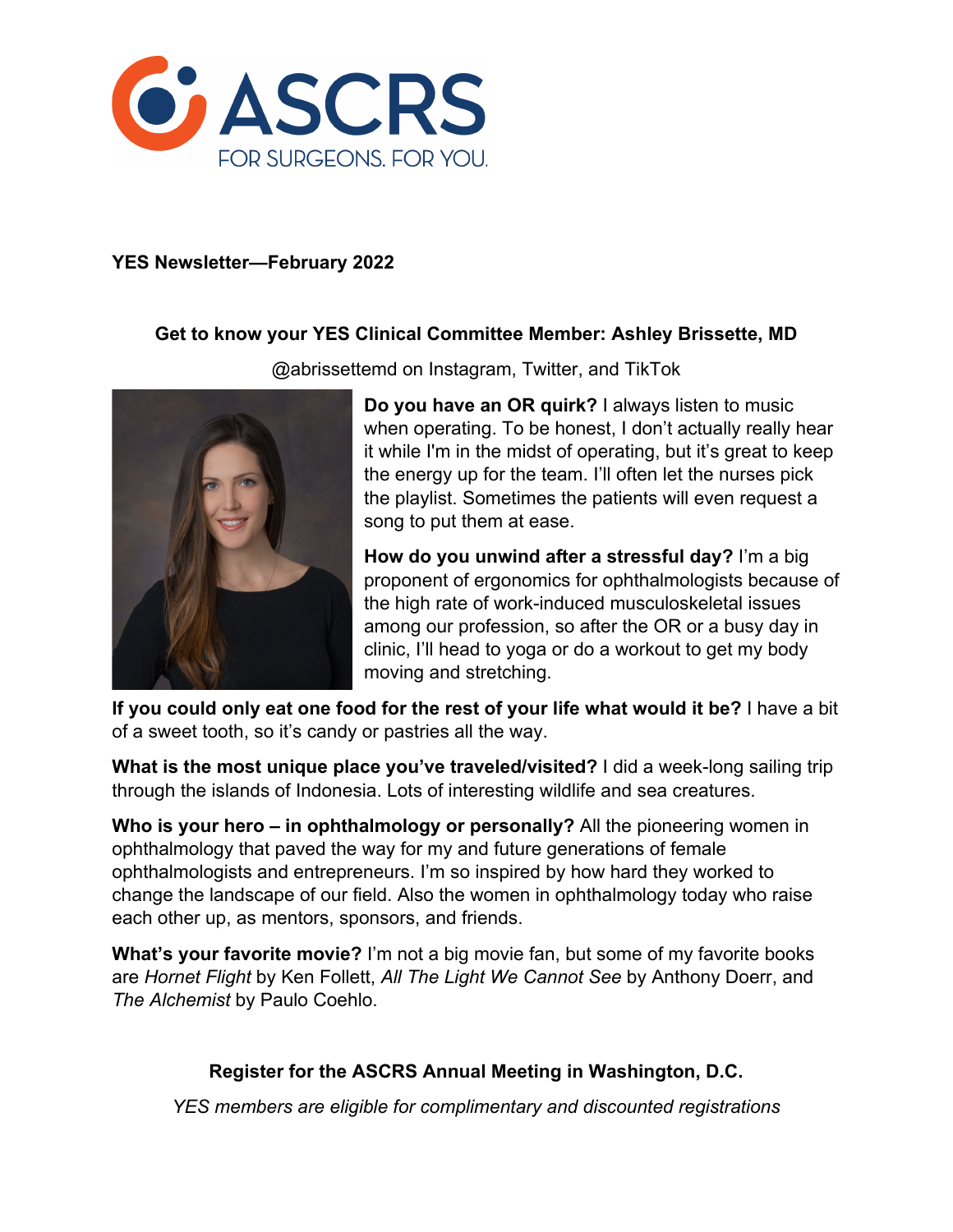Registration is open for the 2022 ASCRS Annual Meeting, taking place in Washington, D.C., April 22– 26, 2022. Registration is complimentary for U.S. and international residents and for U.S. fellows; it is discounted for U.S. physicians within their first 5 years of practice.

YES-specific programming includes Skills Labs on Friday, April 22, a full day of targeted learning and networking on Saturday, April 23, and other events throughout the meeting. Check this page regularly for updates and new YES content at the Annual Meeting. Find more program details in the 2022 ASCRS Annual Meeting Preview Program.



### **YES Connect Dinners with Industry**

In an upcoming *EyeWorld* article, ASCRS YES Clinical Committee Chair Zaina Al-Mohtaseb, MD, and others, describe the mutually beneficial relationship that ophthalmic surgeons can have with industry partners. But how are these relationships forged?

Find out and learn more about the benefits of your ASCRS membership, the ins and outs of working with industry, work-life balance, leadership skills, global health, and more at the upcoming **YES Connect Dinners with Industry** at the ASCRS Annual Meeting. These official ASCRS YES dinners offer attendees the opportunity to learn all this and have open discussions with YES Clinical Committee members and industry representatives.

These complimentary events, featuring a cocktail hour and a seated dinner, will take place Friday, Saturday, and Sunday from 5:30–7:30 p.m. ET, but space is limited! Reserve your space now!

*Note: You must be registered for the ASCRS Annual Meeting to attend one of these dinners. You must also be a resident, fellow, or surgeon within your first 5 years of practice. Please register for only one dinner.* 

ASCRS FUN FACT: Did you know 25% of registered attendees of the Annual Meeting are YES members? Hope you're among them! If not, register now!

#### **Sign Up for Labs and Mentor Meetups!**

Even if you've registered for the **ASCRS Annual Meeting**, there are two onsite YES activities with specific sign ups!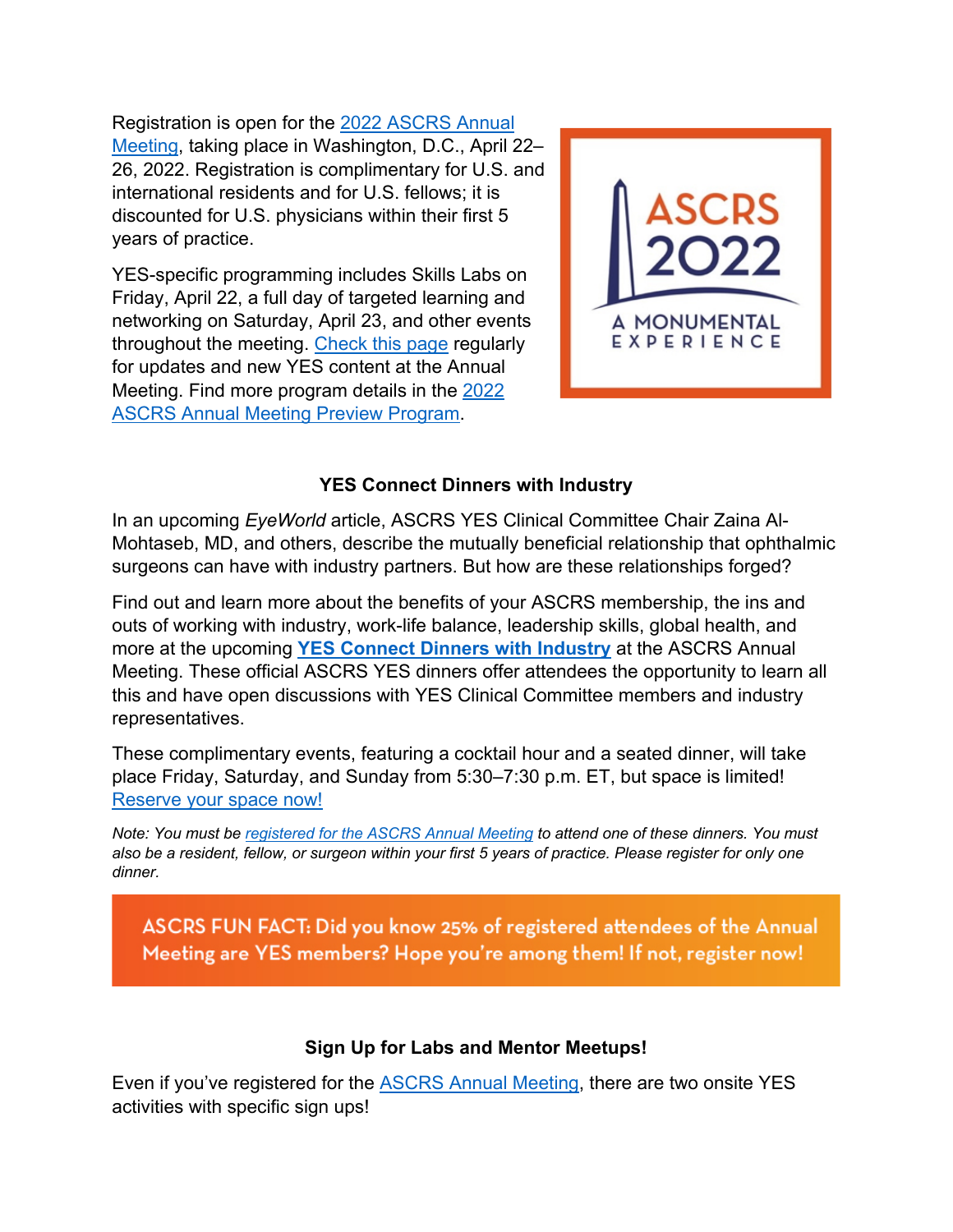- YES Skills Labs: Phaco Lab, Anterior Segment Surgery Lab, and DMEK/DSAEK Lab take place Friday, April 22. Be sure to register here.
- Mentor Meetups: Mentor Meetups are informal, open discussions with ASCRS leadership and legacy members in the ASCRS Tap Room Sunday, April 24, and Monday, April 25, from 11:30 a.m.–12:00 p.m. and 1:00–1:30 p.m. Sign up when you register for the meeting here.

Learn more about the Annual Meeting and these opportunities here. It's going to be monumental!

*Don't forget to share that you're attending and what you're excited about with the official meeting and YES hashtags: #ASCRS2022 and #ASCRSYES*

## **Educational and Networking Opportunities with ASCRS**

**YES Connect Webinars:** The next installment of the YES Connect Webinar series will be available Friday, **February, February 25**. In "Good to Great Surgeon: Complicated Cases" with Joey Hsia, MD, Beeran Meghpara, MD, Manjool Shah, MD, and Arsham Sheybani, MD, residents and fellows will present challenging case videos to talk through with the panel. Find all the YES Connect webinars here.

**Beyond 20/20: An ASCRS Series in Modern Refractive Surgery and Presbyopia Therapy:** Beyond 20/20 is a new ASCRS series sponsored by the Refractive Surgery Clinical Committee. This four-module program features three live modules online and one (the fourth and final) module in person at the ASCRS Annual Meeting. All modules are being recorded for on-demand viewing. Learn more about the series and register. *Registration is complimentary for U.S. and international residents and U.S. fellows.*

**ASCRS Grand Rounds:** ASCRS Grand Rounds returns on February 28 with presentations from NYU Langone Health Department of Ophthalmology. Look for it soon and find past recordings here.

#### **Ophthalmology Quicksand Chronicles Podcast:** *Ophthalmology Quicksand*

*Chronicles*, an ASCRS podcast hosted by Nicole Fram, MD, and Elizabeth Yeu, MD, is preparing for Season 2, which will be eligible for CME credit. Stay tuned for new episodes starting in March. Find archived episodes of Season 1 available on the ASCRS website (log in with your ASCRS ID to view).

### **Helpful Links and Resources:**

ASCRS YES Membership

ASCRS Clinical Education